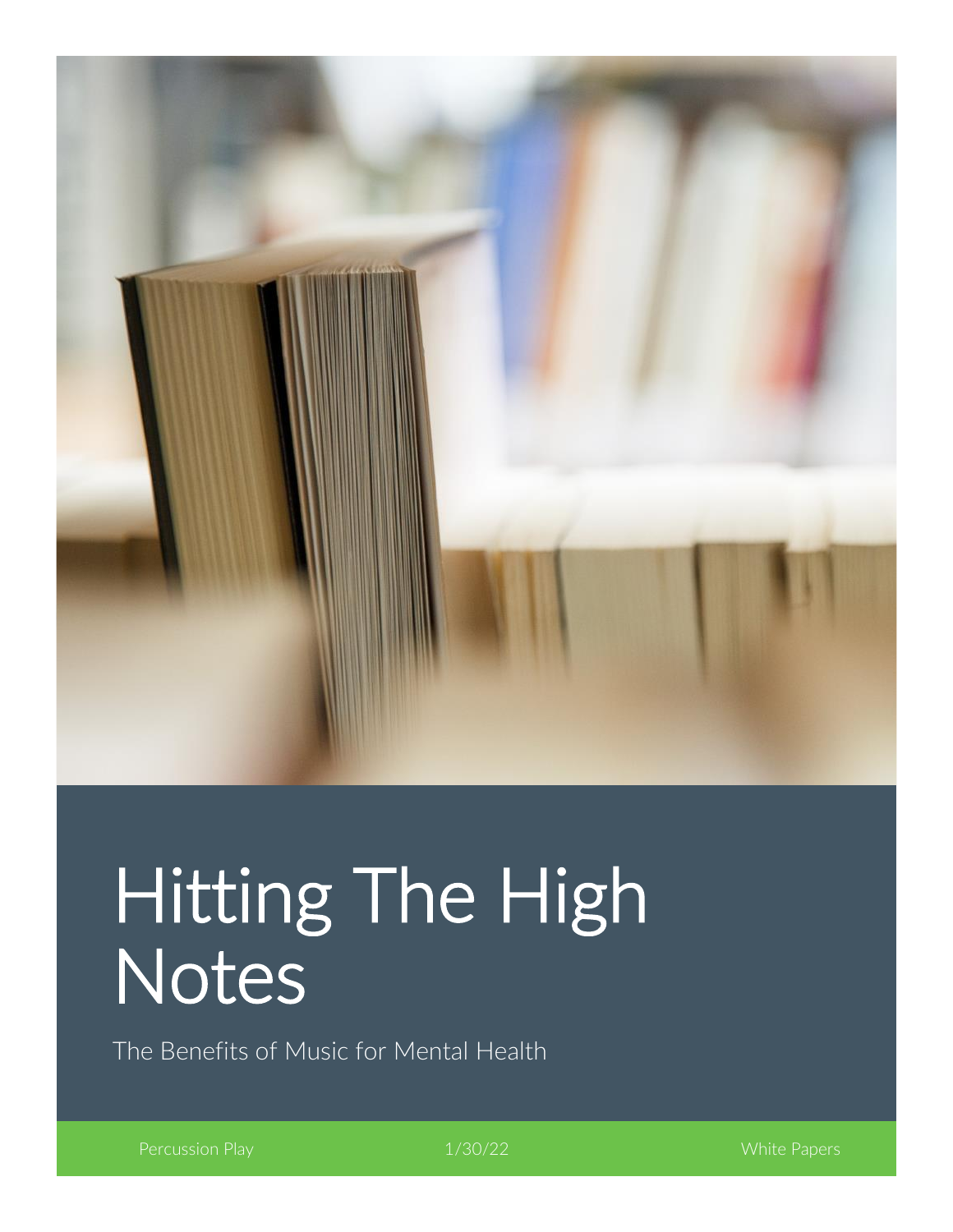## Hitting the High Notes: The Benefits of Music for Mental Health

We have all experienced the feeling of euphoria that music gives us. In the right setting and in the right context, music can create a powerful feeling of well-being. In fact, listening to and playing music is one of the few activities that has been scientifically proven, time and time again, to lift our mood.

Something else which has been scientifically proven to enhance our mood is being outside. Often, going for a walk outside, even if for just five minutes, can make you feel calmer and more relaxed. Never, perhaps, has the essential positive psychological impacts of being outdoors been more apparent on a global scale than over the last two years, during the Covid-19 pandemic. The impacts of lockdown, isolation, quarantine, and restricted access to public outdoor spaces — as well as increased public anxiety around engaging and interacting with these — have made clear the correlations between having access to outdoor space and the maintaining a state of good mental health. Various studies have shown this correlation. Daniel J. Bowen and colleagues, for example, conducted a study in 2016 in Australia observing the relationship between 'Wilderness Adventure Therapy' (WAT) and improved psychological and psychosocial wellbeing in outpatient at-risk youth: a study which reported the act of spending time outdoors to have a statistically significant positive impact on the mental health of the adolescent participants involved in the research.<sup>1</sup> Another study, conducted in 2019 by G.N. Bratman and colleagues, joins together a broad variety of disciplinary perspectives from across the natural, social, and health sciences to draw several points of consensus concerning the positive effects of exposure to nature and the outdoors on people's emotional wellbeing, cognitive function, and other primary aspects of mental health.<sup>2</sup> Long ago, Percussion Play realized the positive impact that creating music and being outside — and, specifically, the combination of the two — can exert upon the psychological wellbeing of people of all ages and abilities, and has since created a range of outdoor musical instruments that not only allow for to people to create gorgeous harmonies but to do this in an outdoor setting. The outdoor musical instruments that Percussion Play create provide a unique and pleasurable way to facilitate improved psychological wellbeing. Numerous studies have shown that music is an activity which enriches us throughout our lives and creating music, especially when doing so outdoors has some surprising benefits for mental health, no matter what your age.

As stated by the Centers for Disease Control and Prevention (CDC), drawing on guidance from the World Health Organization (WHO), the term mental health 'includes our emotional, psychological, and social well-being. It affects how we think, feel, and act. It also helps determine how we handle stress, relate to others, and make healthy choices'.<sup>3</sup> Mental health is an 'integral and essential component' of overall health, is 'not merely the absence of disease or infirmity' and therefore – it is important to note — mental *health* means more than just the absence of mental illness. Mental illness refers to a broad range of medically recognizable and diagnosable conditions that result in the 'significant impairment of an individual's cognitive and rational abilities',<sup>4</sup> whilst mental health is rather 'a state of well-being in which an individual realizes [their] own abilities, can cope with the normal stresses of life, can work productively and is able to make a contribution to [their] community'.<sup>5</sup> . Mental health is influenced by a va<mark>riety of biological, develop</mark>mental, genetic, psychosocial, circumstantial, environmental, and socioeconomic factors and can in many cases be managed by using prevention techniques, diagnosis, treatment and rehabilitation. Poor mental health is often associated with experiences of traumatic events, persistent socioeconomic pressures, violence, rapid social change, poor or difficult working conditions — including high stress environments  $-$  physical ill health, unhealthy lifestyles, and human rights violations.<sup>6</sup>

There are acknowledged to be over 200 classified forms of mental illness that we are aware of today<sup>7</sup>. These range from clinical depression and bipolar disorder to dementia, schizophrenia, and anxiety. Unfortunately, these illnesses are becoming more and more prevalent in society today, and this worldwide trend is sadly on the increase. Although many of these

<sup>1</sup> Bowen, Daniel J., James T. Neill, and Simon J. R. Crisp. 'Wilderness Adventure Therapy Effects on the Mental Health of Youth Participants'. *Evaluation and Program Planning,* vol. 58, 2016. pp. 49-59.

<sup>2</sup> Bratman, G. N. et al. 'Nature and Mental Health: An ecosystem service perspective.' *Science Advances,* vol. 5, 2019. pp. 1-14.

<sup>&</sup>lt;sup>3</sup> Centers for Disease Control and Prevention. 'About Mental Health: Mental Health Basics'. *CDC*, June 28<sup>th</sup>, 2021.

<sup>4</sup> Ibid.

<sup>5</sup> 'Mental Health: Strengthening our Response'. Fact Sheet no. 220. *World Health Organization (WHO),* March 30th 2018.

<sup>7</sup> Canadian Mental Health Association. 'Workplace Mental Health Promotion: A How-To Guide.' *Works Well: Healthy Minds, Healthy Business.* CHMA, 2010.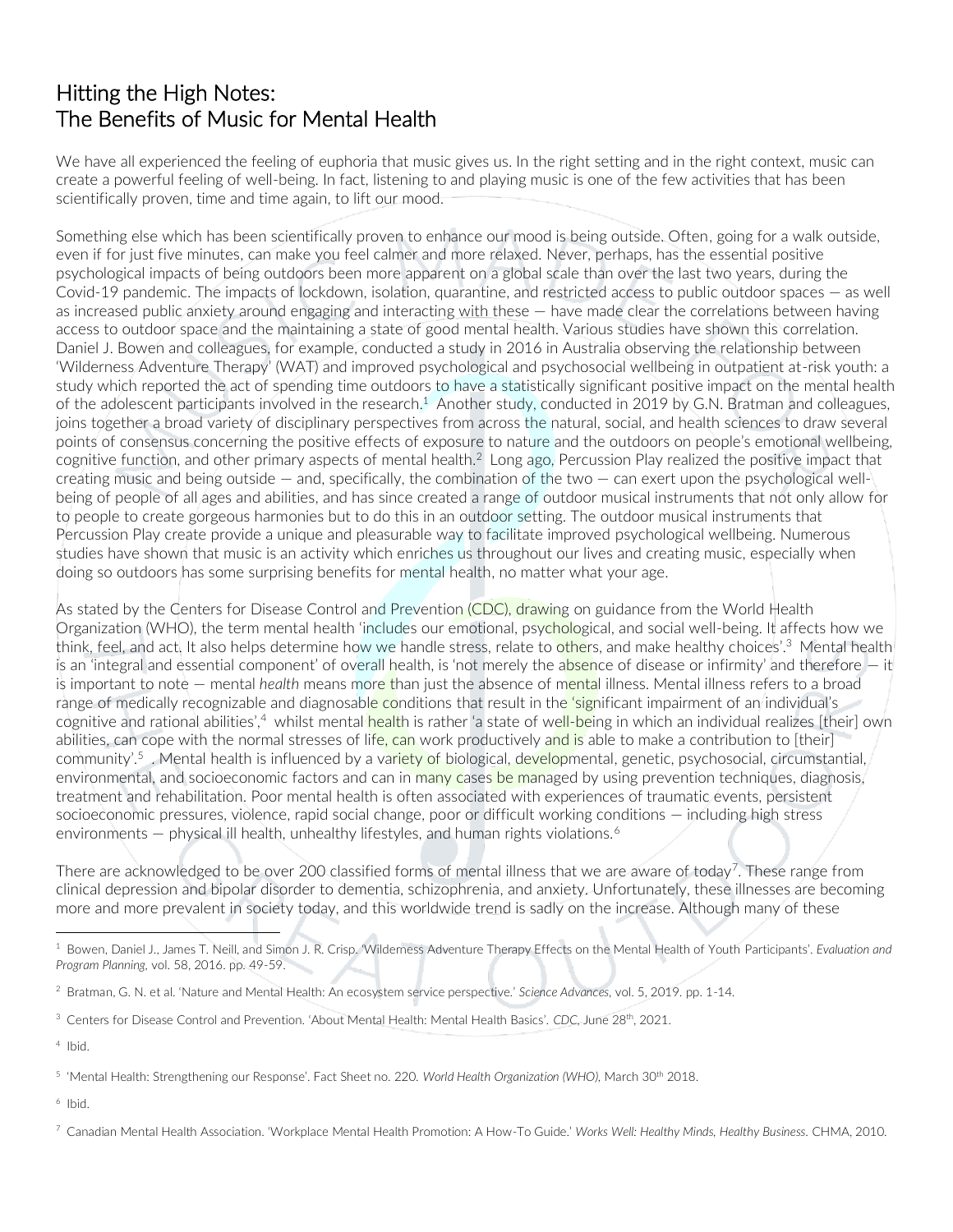illnesses rely on prescription medicine for their management, there are — in addition — many holistic, alternative, and natural ways to alleviate some of the suffering, manage symptoms, and stabilize mood. One proven way is through music and music therapy.

Because symptoms of mental ill health may include changes in mood, anxiety levels, energy levels, motivation, and social capacity — often causing extreme difficulties in engaging with the outside world — any activity which allows and encourages the person experiencing poor mental health to engage, create, and reconnect with the outside world can enable new pathways in the brain to be forged or rewire, thus having a positive impact on the brain's chemistry. It may enable them to overcome or live more manageably with some of the symptoms of their illness, both in the short term and in the long term.

## The Benefits of Music for Mental Health

Music can positively affect people's mental health, increase feelings of peace and provide a healthy diversion from the stresses of everyday life. One of the many studies demonstrating this is Bednarz & Nikkel's examination of the effects of music therapy on mental illness. The experiment found a marked improvement in the quality of life among clients who were exposed to music therapy.<sup>8</sup>

The study concluded that music therapy can be extremely beneficial to both the prevention of poor mental health and to the rehabilitation and assistance of someone already living with mental illness. One possible reason for this is that music can really affect an individual's ability to regulate their emotions<sup>9</sup>. The ability to regulate emotions is an essential component of mental health and emotional dysregulation (the inability to or difficulty with regulating and safely managing emotions and mood) is closely associated with many psychiatric disorders, such as depression, generalized anxiety disorder, bipolar disorder, borderline personality disorder, and various others. Clinical music therapists and occupational therapists recognize the power that music can have in the management of emotions, and are able to harness the power of music to help their patients and clients to achieve better mood states, understand and channel emotions, and even to help relieve the symptoms of some psychiatric disorders. 10

Researchers have also found that music can affect mood. For example, in a small study conducted by Choi, Soo Lee, & Lim in 2008, 26 patients with mental illnesses (including mood disorders) were assigned to either a music intervention group or to a routine care group. The study found that after 15 weekly sessions, those in the music intervention group showed signs of significant improvement with their depression, anx<mark>i</mark>ety, and relationships whe<mark>n co</mark>mpared to the control group.<sup>11</sup> More recently, psychotherapist Eric Pfeifer has published a series of papers and chapters centered on the impact that music therapy — and, specifically, outdoor music therapies  $-$  can exert on people's mental health. In 2017, in a chapter called 'Music-Nature-Therapy: Outdoor Music Therapy and Other Nature-Related Approaches in Music Therapy', Pfeifer describes Outdoor Music Therapy (OdMT) as an emergent field or set of therapeutic practices exploring what it means to incorporate the environment, or elements of the natural world into music therapies. He explores the effects of moving music therapies outdoors - into forests, car parks, caves, and other outdoor locations, describing the ways in which being outside and specifically making music outside can enable people to feel more grounded, attuned and connected, both to their surrounding environment and to their own interior emotions. Pfeifer explains: 'there is movement, development, expression and extension, metamorphosis, modulation, growth' when music therapy is moved outside.<sup>12</sup> Drawing on studies from music therapy frameworks and beyond, Pfeifer's study demonstrates the ways in which OdMT enables participants to experience the rhythms and textures of sound differently — and specifically in more actively healing or therapeutic ways — when music is played and heard outdoors.

The fact that music has been proven to enhance mood, increase feel-good feelings and improve emotion regulation are all powerful indicators that music and music therapy may provide one of the best, and certainly the most accessible, holistic

<sup>&</sup>lt;sup>8</sup> Bednarz, Linda F and Bob Nikkel. 'The Role of Music Therapy in the Treatment of Young Adults Diagnosed with Mental Illness and Substance Abuse.' *Music Therapy Perspectives,* vol. 10, no. 1, 1992. pp. 21-26.

<sup>9</sup> Medical News Today. 'How Music Listening Habits Affect Mental Health.' *Medical News Today,* 2015.

<sup>&</sup>lt;sup>11</sup> Choi, Ae-Na, Myeong Soo Lee and Hyun-Ja Lim. 'Effects of Group Music Intervention on Depression, Anxiety, and Relationships in Psychiatric Patients: A Pilot Study.' *The Journal of Alternative and Complementary Medicine,* vol. 14, no. 5, 2008.

<sup>12</sup> Pfeifer, Eric. 'Music-Nature-Therapy: Outdoor Music Therapy and Other Nature-Related Approaches in Music Therapy.' *Environmental Expressive Therapies: Nature Assisted Theories and Practice,* edited by Alexander Kopytin and Madeline Rugh, Routledge, 2017.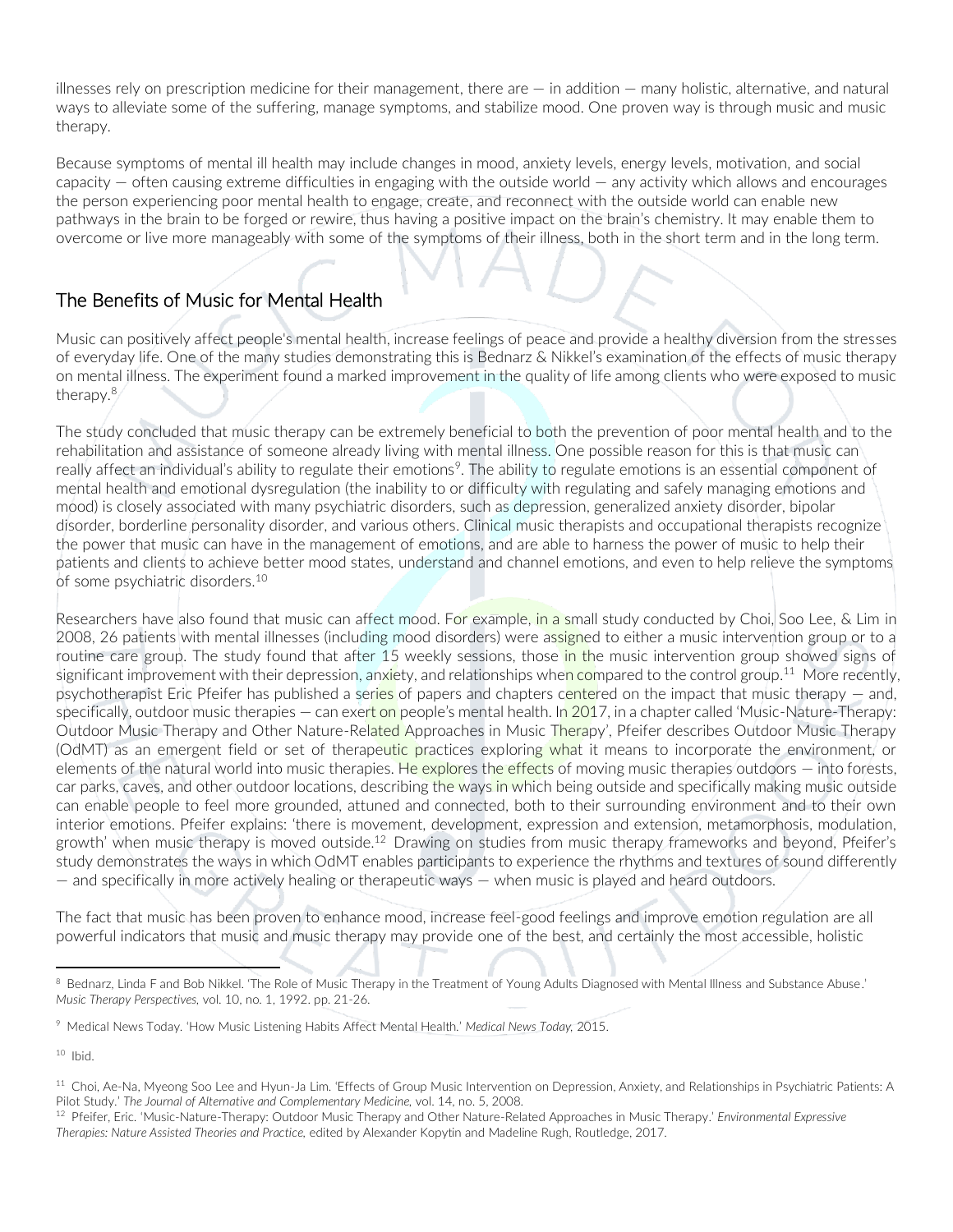approaches to improving mental health available to us today. As various emerging studies are beginning to show, too, this positive effect seems to be multiplied when music therapies are engaged with in outdoor environments. This is why outdoor musical instruments such as those produced by Percussion Play can have such a beneficial influence. Playing these types of instruments is an easy and enjoyable way to create a quick burst of all of those feel good endorphins, to give space for emotions to be understood and processed, and to provide distraction from the everyday stresses of life, both large and small. Even a short music session can go a long way to improving mental health.

## The Benefits of Music for Bipolar Disorder and Depression.

The American Psychological Association characterizes bipolar disorder (also known as manic depression or manic depressive disorder) as 'a serious mental illness in which common emotions become intensely and often unpredictably magnified. Individuals with bipolar disorder can quickly swing from extremes of happiness, energy and clarity to sadness, fatigue and confusion'. <sup>13</sup> They explain that '[a]ll people with bipolar disorder have manic episodes — abnormally elevated or irritable moods that last at least a week and impair functioning. But not all become depressed.' <sup>14</sup> These shifts in mood and energy level are known to severely impact the important areas of functioning and the social interactions of an affected individual. The National Institute of Mental Health estimates 5.7 million or 2.6 per cent of adults in the US are affected by bipolar disorder every year.<sup>15</sup> However, it is likely that the actual number of sufferers might be much higher, as it is not unusual for symptoms to present themselves in the late teens. In fact, 50% of diagnosed bipolar cases started before the age of 25. <sup>16</sup> More than two thirds of people living with a bipolar disorder diagnosis have at least one close relative or family member either also diagnosed with bipolar disorder, or with unipolar major depression. This data tends to indicate that bipolar disorder may discernibly have a heritable component.<sup>17</sup>

One of the reasons why playing musical instruments can be so beneficial for those living with bipolar disorder and other serious mental illnesses is due to the fact that human beings function in cooperation with a series of both physiological and psychological rhythms. When these rhythms are out of sync — as in the case of people living with bipolar disorder — this can have a serious impact on mood, emotional regulation, perceptions of reality, anxiety levels, and much more. Our internal twenty four hour clock, or circadian rhythm, is also essential to the maintenance of human health and psychological well-being. A circadian rhythm or cycle is an automatic internal process that regulates the twenty four hour sleep-wake cycle. This applies to all living organisms – including plants, animals, and microbes – and refers to the physical, behavioural, and psychological changes that are generally undergone each twenty four hours. As humans, if our circadian rhythms are out of sync due to lack of sleep, for example, our internal systems can become maladjusted, sometimes resulting in disruptive and intrusive thought patterns, psychotic symptoms (such as hallucinations or delusions), heightened anxiety and paranoia levels, changes in appetite and energy levels, and low mood or depressive symptoms.<sup>18</sup>

Playing music, crucially, can help to re-establish and re-balance these circadian, physiological and psychological internal rhythms because  $-$  as Mark Lincoln describes in his 2016 study of bipolar disorder and musical play  $-$  a sense of rhythm is 'so fundamental to humans that we recognize patterns in music without paying any attention or receiving any training'.<sup>19</sup> In his study, Lincoln engages with various strands of scientific research examining the role of circadian rhythms in order to consider the effects that musical play can exert as a therapy form for treating and managing the symptoms of bipolar disorder.<sup>20</sup> This sense that musical rhythm can aid with the realignment of internal rhythms — an idea which is gaining traction even within the scientific community — means that when we play musical instruments, even if only beating out a simple rhythm on a drum, our brains are subconsciously responding to the patterns in the sounds and attempting to predict the rhythmic patterns of the

<sup>13</sup> American Psychological Association. *Bipolar Disorder.* APA: Psychology Topics, 2020[. https://www.apa.org/topics/bipolar-disorder](https://www.apa.org/topics/bipolar-disorder)  $14$  Ibid.

<sup>&</sup>lt;sup>15</sup> Depression and Bipolar Support Alliance. 'Bipolar Disorder Statistics.' <https://www.dbsalliance.org/education/bipolar-disorder/bipolar-disorder-statistics/>

<sup>16</sup> Kessler, RC et al. 'Lifetime Prevalence and Age-of-Onset Distributions of DSM-IV Disorders in the National Comorbidity Survey Replication.' *Arch Gen Psychiatry,* vol. 62, no. 6, 2005. pp. 593-602.

<sup>&</sup>lt;sup>17</sup> Depression and Bipolar Support Alliance. 'Bipolar Disorder Statistics.' <https://www.dbsalliance.org/education/bipolar-disorder/bipolar-disorder-statistics/>

<sup>18</sup> Lincoln, Mark. 'Bi-polar Disorder and the Healing Power of Music.' *Jamplay LLC,* 2016[. https://jamplay.com/articles/1-general/96-bi-polar-disorder-and](https://jamplay.com/articles/1-general/96-bi-polar-disorder-and-the-healing-power-of-music)[the-healing-power-of-music](https://jamplay.com/articles/1-general/96-bi-polar-disorder-and-the-healing-power-of-music) 

 $19$  Ibid.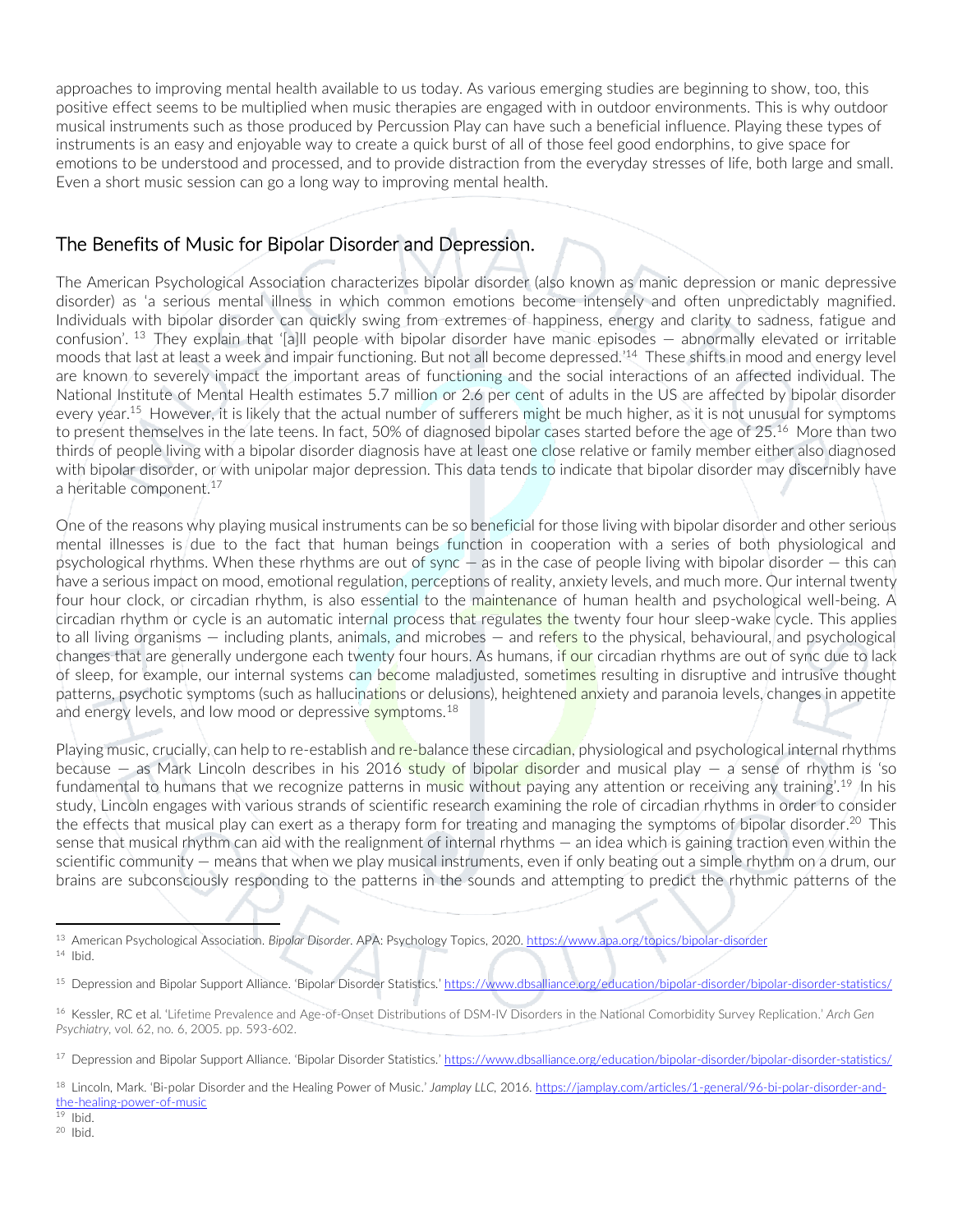music.<sup>21</sup> This pattern can encourage our internal rhythms to begin to rewire and re-establish themselves, as well as harmonize with the rhythm of the music. Playing music also works as a social facilitator within groups of individuals. Even in the creation of basic rhythms in group musical play, this harmonization and collective creative effort can aid with the forming of emotional and psychosocial connections. This unforced and organic social interaction can really help those with bipolar disorder to reconnect with those around them.

Outdoor musical instruments such as those designed and produced by Percussion Play might therefore have a really important place in the therapy for people living with bipolar disorder. Plenty of research is showing that even engaging with music or musical instruments for a short period of time can have a long-lasting impact on an individual's mood, ability to regulate and communicate emotions, concentration, creativity, anxiety levels, and more. <sup>22</sup> Most recently, this effect has been examined in relation to how musical engagement has enabled different people to process, engage with, and cope with various difficult and complicated emotions and emotional states resulting from the impacts of the Covid-19 pandemic. One study, conducted in 2021 by Pastora Martínez-Castilla and colleagues has exhibited the ways in which musical engagement has been hugely beneficial for the mental health of various vulnerable groups during extended periods of lockdown and isolation.<sup>23</sup> The study especially showed how 'the people who have been reported to be emotionally more vulnerable during the lockdown, due to either a strong impact on their daily lives or their lower resilience, perceive a higher benefit from musical behaviors'.<sup>24</sup> The idea that the most emotionally vulnerable participants (including those with pre-existing mental health conditions such as bipolar disorder and other mood disorders such as depression)were the most significantly impacted by musical engagement during periods of isolation and lockdown is demonstrative of the fact that musical engagement can and should — be a valid and veritable part of mental health management for those living with mental illnesses, as well as those without. Indeed, the fact that music has been proven to help especially with emotional and mood regulation also suggests that people living with bipolar disorder may be a group that experience particularly significant benefits from this type of therapy.

## The Benefits of Music for Schizophrenia and Schizophrenia-like Disorders

The American Psychological Association (APA) defines schizophrenia as 'a serious mental illness characterized by incoherent or illogical thoughts, bizarre behavior and speech, and delusions or hallucinations, such as hearing voices'.<sup>25</sup> Often, this means that a person with schizophrenia may not always be able to distinguish their own thoughts and ideas from reality. As explained by the National Institute of Mental Health, '[s]chizophrenia is typically diagnosed in the late teen years to the early thirties and tends to emerge earlier in males (late adolescence – early twenties) than females (early twenties – early thirties). A diagnosis of schizophrenia often follows the first episode of psychosis, when individuals first display symptoms of schizophrenia. Gradual changes in thinking, mood, and social functioning often begin before the first episode of psychosis, usually starting in mid-adolescence. Schizophrenia can occur in younger children, but it is rare for it to occur before late adolescence'.<sup>26</sup> Typically, schizophrenic symptoms can be subdivided into three primary categories:

Psychotic symptoms: these include alterations in perception (e.g. sensory changes in vision, touch, taste, smell, hearing), and abnormal thinking and behaviors. Specifically, individuals tend to experience: **delusions**, i.e. firmly held beliefs which are not supported by any objective reality, often manifesting as paranoid delusions (such as irrational fears around being 'in danger' or delusions of grandeur (an individual with such delusions may believe, for example, that they alone are responsible for collecting and relaying high-importance secret messages to world leaders); hallucinations, such as seeing things that aren't actually there, or hearing voices; and thought disorder, which manifests as disorganized or nonsensical speech or thought.

<sup>&</sup>lt;sup>21</sup> Gaebel, Christine, et al. 'Study protocol of the MUSED study: A randomized controlled trial to evaluate the psychobiological effects of group music therapy in women with depression.' *Nordic Journal of Music Therapy,* vol. 30, no. 2, 2021. pp. 131-156.

<sup>&</sup>lt;sup>22</sup> Leung, Man Chong, and Rebecca YM Cheung. "Music engagement and well-being in Chinese adolescents: Emotional awareness, positive emotions, and negative emotions as mediating processes." *Psychology of Music*, vol. 48, no. 1, 2020. pp. 105-119.

<sup>&</sup>lt;sup>23</sup> Martínez-Castila, Pastora et al. 'The Efficacy of Music for Emotional Wellbeing During the COVID-19 Lockdown in Spain: An Analysis of Personal and Context-Related Variables.' *Frontiers in Psychology,* vol. 12, 2021.

<sup>25</sup> American Psychological Association. *Schizophrenia.* Adapted from the Encyclopedia of Psychology, 2000. <https://www.apa.org/topics/schizophrenia>

<sup>26</sup> National Institute of Mental Health (NIMH). 'Schizophrenia'. *Health Topics,* National Institute of Mental Health, 2020. <https://www.nimh.nih.gov/health/topics/schizophrenia>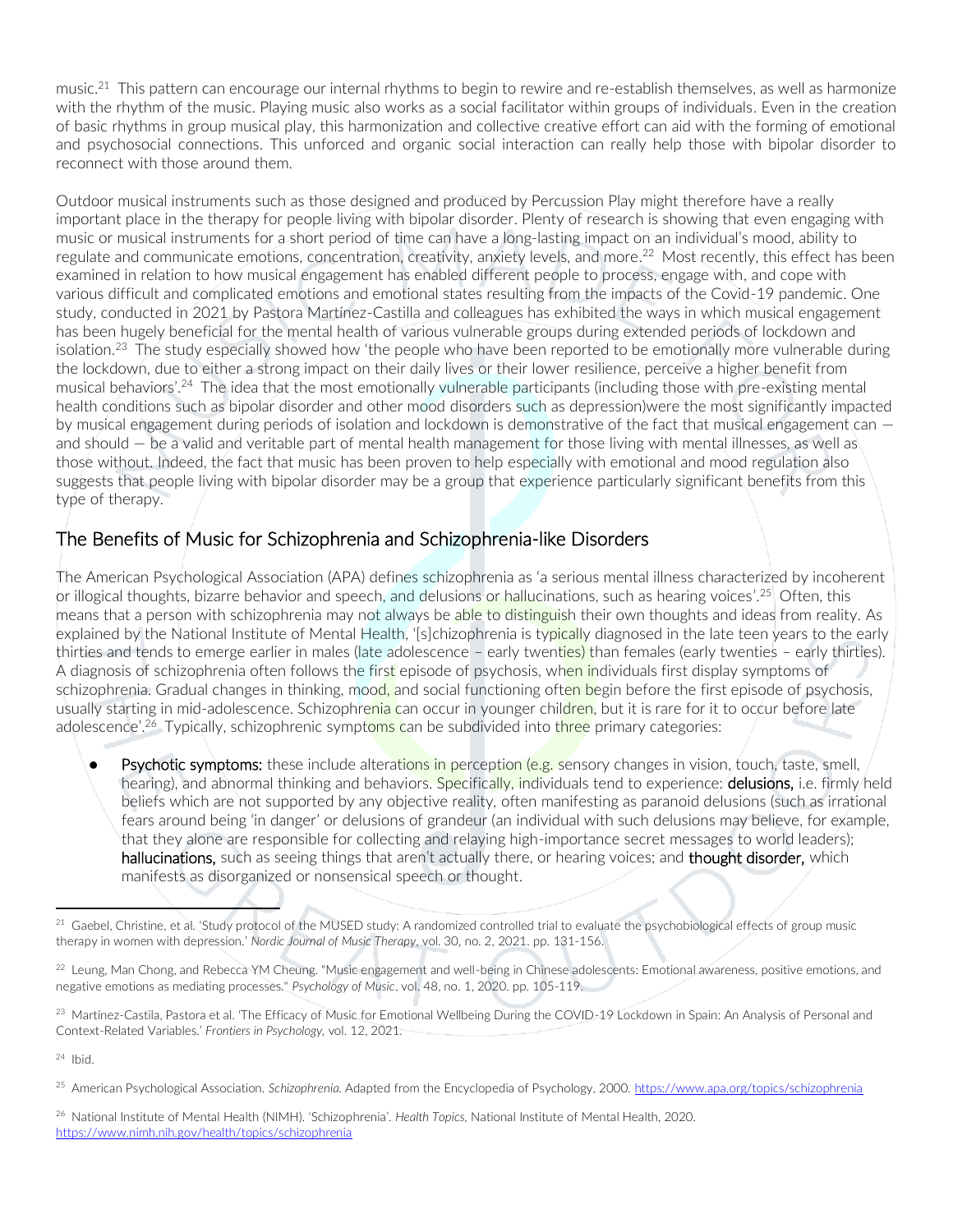- Negative symptoms: these include the development of growing disinterest in previously held hobbies, social withdrawal, difficulty showing emotions. Specifically, people tend to experience: reduced motivation and difficulty planning, beginning, and sustaining activities, as well as decreased pleasure in everyday activities and life, the 'flat effect', which refers to a reduction in expression of emotions, typically discernible through tone of voice or facial expressions, and **reduced communication** usually in the form of speaking less.
- **Cognitive symptoms:** these include difficulties with attention, memory, and concentration. For some people living with schizophrenia, these symptoms are more subtle, but for others, they can have a significant negative impact on a person's ability to participate in daily life. Specifically, individuals tend to experience poor focus or difficulties with concentration, either over long or short periods of time, difficulty processing information in order to make decisions, and **problems applying** or using information after receiving it.  $27$

Schizophrenia is a serious psychological disorder that tends to have a considerable impact on individuals experiencing the illness and their families or loved ones. It may take a life-long course, although full recovery is also observed in a proportion of cases. Symptoms of schizophrenia are usually classified as 'positive' (where something is added, such as hallucinations or paranoid ideation) and 'negative' (where something is missing, such as the ability to express oneself emotionally or to form satisfying relationships with others). In 2009, research by Professor Christian Gold, $^{28}$  the principal researcher at the Grieg Academy Music Therapy Research Centre in Norway, found that music therapy was particularly beneficial to the aspects of schizophrenia that are linked to losing and regaining creativity, emotional expressiveness, social relationships and motivation. A more recent 2017 study into the effects of music therapy on people with schizophrenia concluded that: 'music therapy as an addition to standard care helps people with schizophrenia to improve their global state and may also improve mental state and functioning if a sufficient number of music therapy sessions are provided'.<sup>29</sup>

The reason why engaging with music and playing musical instruments can be so beneficial to people living with schizophrenia and illnesses which resemble it — such as schizoaffective disorder — is because research has shown that sometimes people with serious psychological disorders are too disturbed to use verbal language effectively or to engage with others in an appropriate or communicative way. Clinical reports suggest that music therapy for people with serious psychiatric disorders often relies upon a mixture of active and receptive techniques because musical improvisation and verbalisation of the musical interaction are often central. Whilst antipsychotic medications — usually employed as primary treatment and management of schizophrenia and related illnesses — are documented to generally aid with the positive symptoms of schizophrenia-like disorders (hallucinations and delusions), they are limited in their capacity to reduce negative and cognitive symptoms, such as depressive symptoms or demotivation. Both first and second-generation antipsychotics also bring with them a range of sideeffects, which are often severe. It is therefore essential, research suggests, to combine holistic and alternative therapies with Western medicine in the treatment and management of severe mental illnesses such as schizophrenia. $^{30}$  Music therapy, psychologists suggest, is one such effective method in this area.<sup>31</sup> Providing opportunities for those with serious psychiatric disorders to play musical instruments as part of their day to day activities is therefore becoming increasingly common in institutions and rehabilitation centres across the globe, with overwhelmingly positive results.

Part of why playing musical instruments — like those produced by Percussion Play — can be so effective is because often those experiencing the symptoms of serious mental disorders can find that playing instruments or engaging musically allows them the opportunity to communicate and express their emotions and experiences more easily and authentically with those around them, rather than solely having to rely on verbal communication. It has been noted by psychologists such as Rolvsjord in 2001 and Solli in 2008 that music therapy can have 'unique motivating, relationship building and emotionally expressive

<sup>28</sup> Gold, C. et al. 'Dose-response relationship in music therapy for people with serious mental disorders: Systematic review and meta-analysis.' *Clinical Psychology Review,* vol. 29, no. 3, 2009.

<sup>29</sup> Geretsegger, Monika et al. 'Music therapy for people with schizophrenia and schizophrenia-like disorders.' *Cochrane Database System Review,* vol. 29, no. 5, 2017. pp. 1-86.

<sup>30</sup> Jia, Ruiying et al. 'The effectiveness of adjunct music therapy for patients with schizophrenia: A meta-analysis.' *Psychiatry Research*, vol. 293, 2020.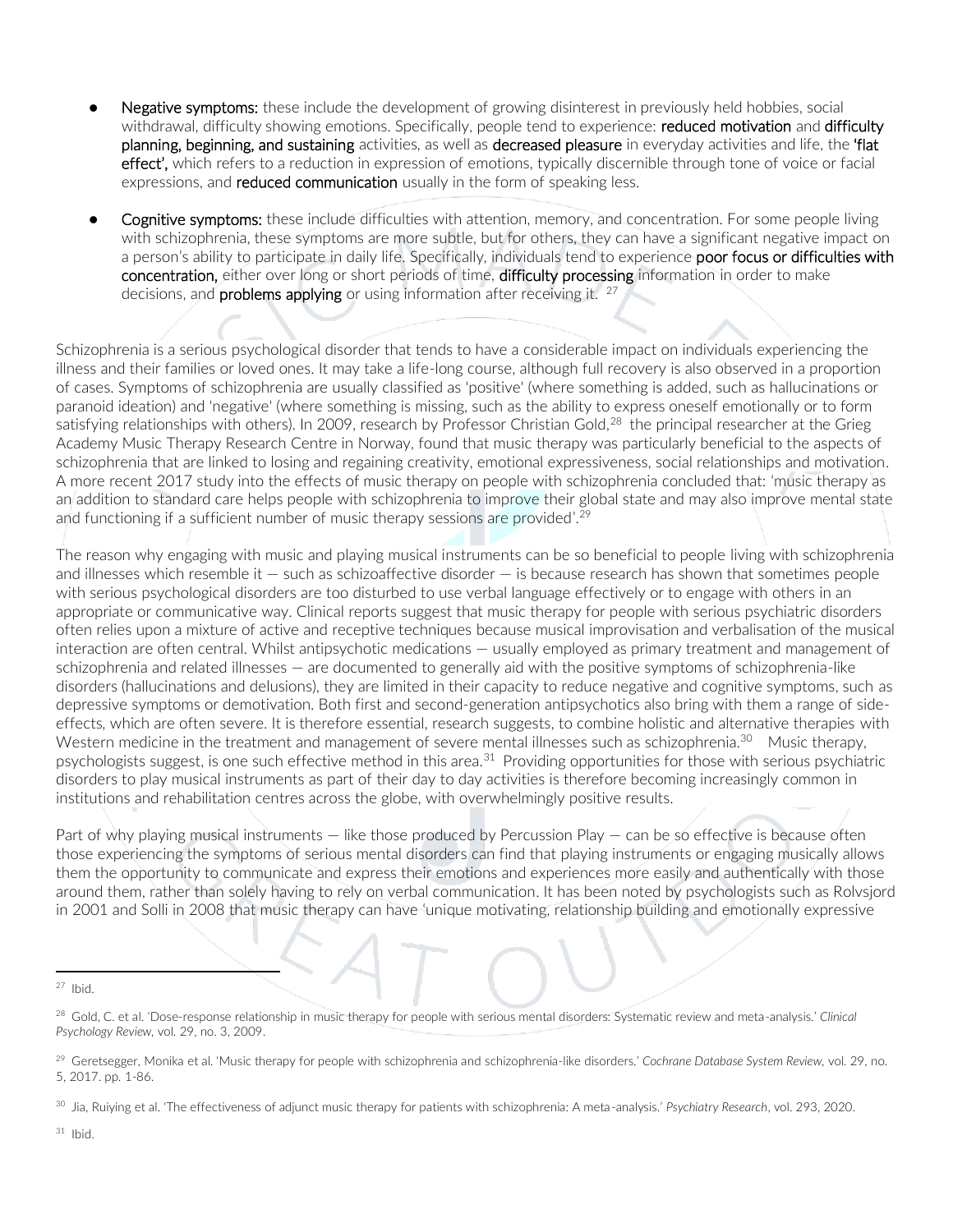qualities that may help even those who do not benefit from verbal therapy'.<sup>32</sup> There is evidence that musical interaction also increases the quality of life of people living with mental illness. <sup>33</sup> More recent studies have confirmed these positive impacts. For example, a meta-analysis conducted by Jia Ruiying and colleagues which systematically considered the effects of adjunct music therapy on schizophrenia showed that whilst the long-term effects were in need of further investigation, music therapy appeared to be an extremely promising therapeutic form to be used in the treatment of schizophrenia. The study showed that adjunct music therapy 'significantly improved' negative symptoms, depression symptoms, and quality of life in people living with schizophrenia compared with the study's control group.<sup>34</sup>

## The Benefits of Music for Relieving Stress and Anxiety

The benefits of music for those experiencing feelings of anxiety, or those living with anxiety disorders, are also well documented. One study in particular concluded that the use of music in a single therapy session decreased anxiety and promoted relaxation, 'indicated by decreases in heart rate and respiratory rate'<sup>35.</sup> A second study found that there was a significant improvement in mood among subjects in the 'music intervention' group and there were significant main effects over time for heart rate and systolic and diastolic blood pressure, which indicated a generalized physiologic relaxation response<sup>36</sup>. In more recent research, a meta-analysis conducted in 2021 examined the impacts of music therapy on participants experiencing high anxiety levels, primarily those living with anxiety disorders. Using data collected from almost 2,000 participants, the study showed clearly that music therapy 'significantly reduced anxiety compared to the control group at post-intervention'.<sup>37</sup> Although the study concluded that further research was needed to confirm whether these positive impacts could have a long-term significant impact on mental health and overall anxiety levels, the initial results were promising, and demonstrated that musical engagement is certainly an effective therapeutic method for allowing people to experience relief from severe anxiety symptoms.<sup>38</sup> Another recent study has considered the effects of music therapy on people experiencing anxiety symptoms (as well as depressive symptoms) as a result of a series of neurological disorders. The study found that musical engagement — specifically music therapies – enabled a significant improvement in anxiety symptoms in the participants, as well as noting that this form of therapy can, 'at the psychological level […] engage several social functions, can increase communication and social cohesion and promote empathetic relationships [as well as] positively affect the mood and consequently the rehabilitative process'.<sup>39</sup>

Music has been proven to have a unique link to our emotions and playing music can be an extremely effective stress management tool. Listening to music can make us feel more relaxed and has a physiological effect in that it slows the pulse and the heart rate, lowers blood pressure, and decreases levels of stress hormones such as cortisol. Singing along can also be a great release of tension and often can help to alleviate feelings of stress. Because music absorbs our attention, it has the potential to act as a distraction at the same time as it can aid people in efforts to explore emotions. This means it can be a great aid to meditation, helping to prevent the mind from wandering.

Because music influences us both psychologically and physiologically, playing musical instruments can reduce tension and facilitate the relaxation response. Producing music in an improvisational way can also help us become more aware of our emotional reactions and share them constructively with others. Percussion Play recognize this and create outdoor musical instruments which are designed to be played in a number of different ways and which encourage improvisation and collaboration.

 $32$  Ibid.

<sup>33</sup> Ibid.

<sup>34</sup> Ibid.

<sup>35</sup> Chlan Linda. 'Effectiveness of a music therapy intervention on relaxation and anxiety for patients receiving ventilatory assistance.' *Heart and Lung,* vol. 27, no. 3, 1998. pp. 169-176.

<sup>36</sup> Ibid.

<sup>37</sup> Lu, Guangli. 'Effects of music therapy on anxiety: A meta-analysis of randomized controlled trials.' *Psychiatry Research,* vol. 304, 2021.

<sup>38</sup> Ibid.

<sup>39</sup> Raglio, Alfredo et al. 'Effects of Music and Music Therapy on Mood in Neurological Patients.' *World Journal of Psychiatry,* vol. 5, no. 1, 2015. pp. 68-78.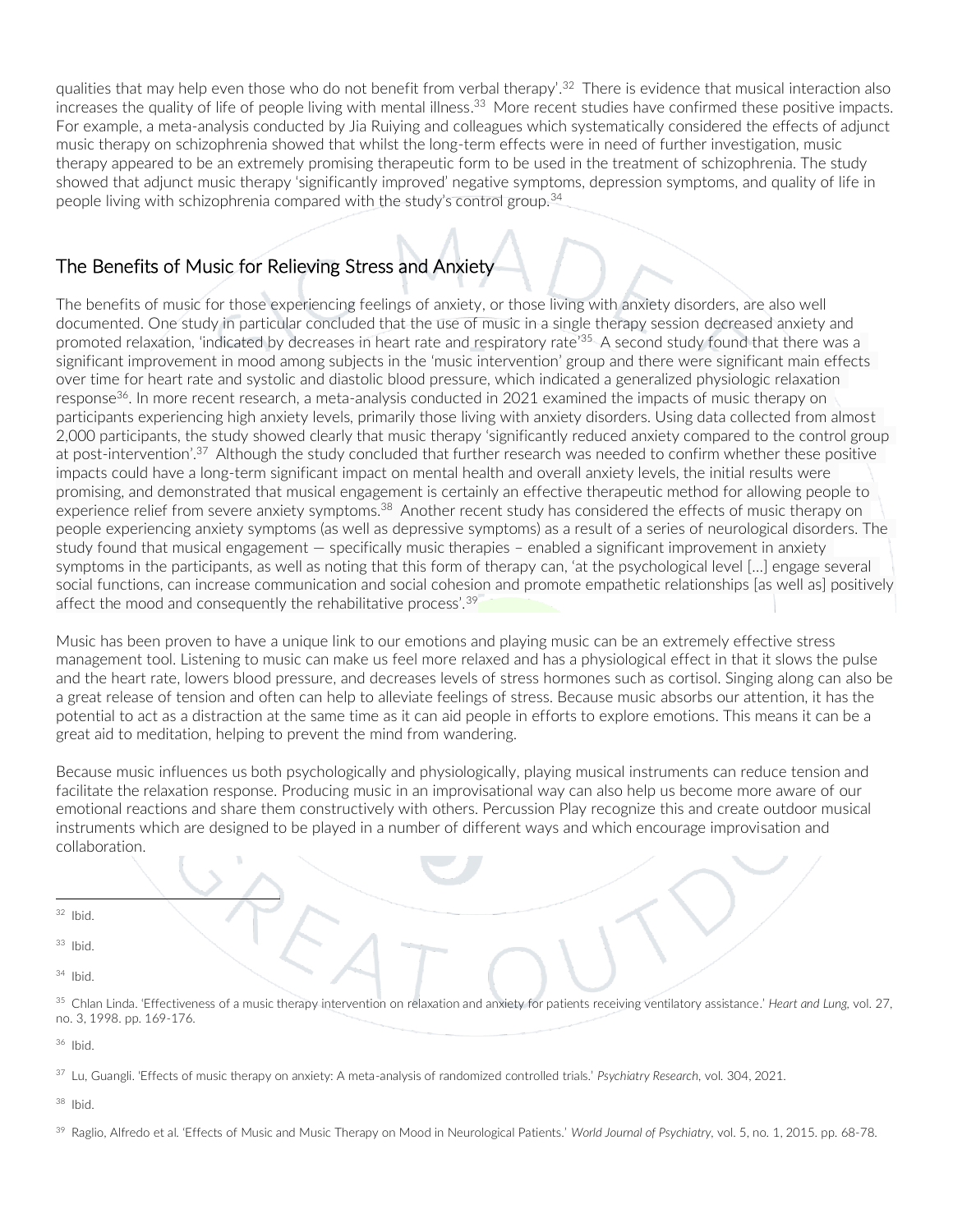## The Benefits of Being Outdoors for Mental Health

In 2013, the mental health charity *Mind* released 'Feel Better Outside, Feel Better Inside', <sup>40</sup> a report that included new findings from the University of Essex which showed the many benefits of Ecotherapy for mental well-being. Ecotherapy is the name given to a wide range of treatment programmes which aim to improve mental health and physical well-being through participating in outdoor activities in nature. Ecotherapy has been proven to improve mental health, boost self esteem, help people with mental health problems return to work, improve physical health, and reduce social isolation, as many studies and analyses show. is One study, conducted in 2019, considered the positive impacts of a program of outdoor adventures on the mental health of a group of adolescents as an alternative to time spent indoors, particularly screen time (ST). The study found significant improvements in the overall psychological and psychosocial wellbeing of the participants in the study after participating in the outdoor program.<sup>41</sup> Another recent study  $-$  which focused specifically on the combination of relaxation based music therapy and being outdoors in a natural setting — showed that the 'combination of music therapy and silence in a natural setting' to be 'significantly effective' for improving mental health, and recommended that combining silence, nature, and music 'should be further explored' due to its role as an 'effective […] method' for both individual and group therapies.<sup>42</sup>

The benefits of being outdoors for mental and physical well-being are clear, and combining music making with being outdoors increases the benefits of both of these activities. Indeed, the sounds of the outdoors like birdsong, water, or rustling tree branches are often incorporated into meditation or soothing CDs and playlists which are designed to aid relaxation. Having musical instruments in an outdoor setting can therefore be even more beneficial for relieving feelings of stress than having instruments in an inside space.

## The Power of Percussion Play

The outdoor musical instruments created by Percussion Play are diverse and accessible to everyone and make perfect additions to any setting, particularly gardens and social spaces in schools, care homes, nursing homes, hospices and hospitals, where they can be used and enjoyed by all who encounter them. Anyone and everyone can access the mental health benefits that playing these wonderful instruments provides and Percussion Play instruments are currently being installed in a variety of settings all over the world.

<sup>40</sup> Mind. *Feel Better Outside, Feel Better Inside.* Ecominds, 2013. pp. 1-47.

<sup>41</sup> Mutz, Michael et al. 'Outdoor Adventures and Adolescents' Mental Health: Daily Screen Time as a Moderator of Changes.' *Journal of Adventure Education and Outdoor Learning,* vol. 19, no. 1, 2019. pp. 56-66.

<sup>42</sup> Pfeifer, Eric et al. 'Enhanced Relaxation in Students after Combined Depth Relaxation Music Therapy and Silence in a Natural Setting.' *The Arts in Psychotherapy,* vol. 63, 2019. pp. 68-76.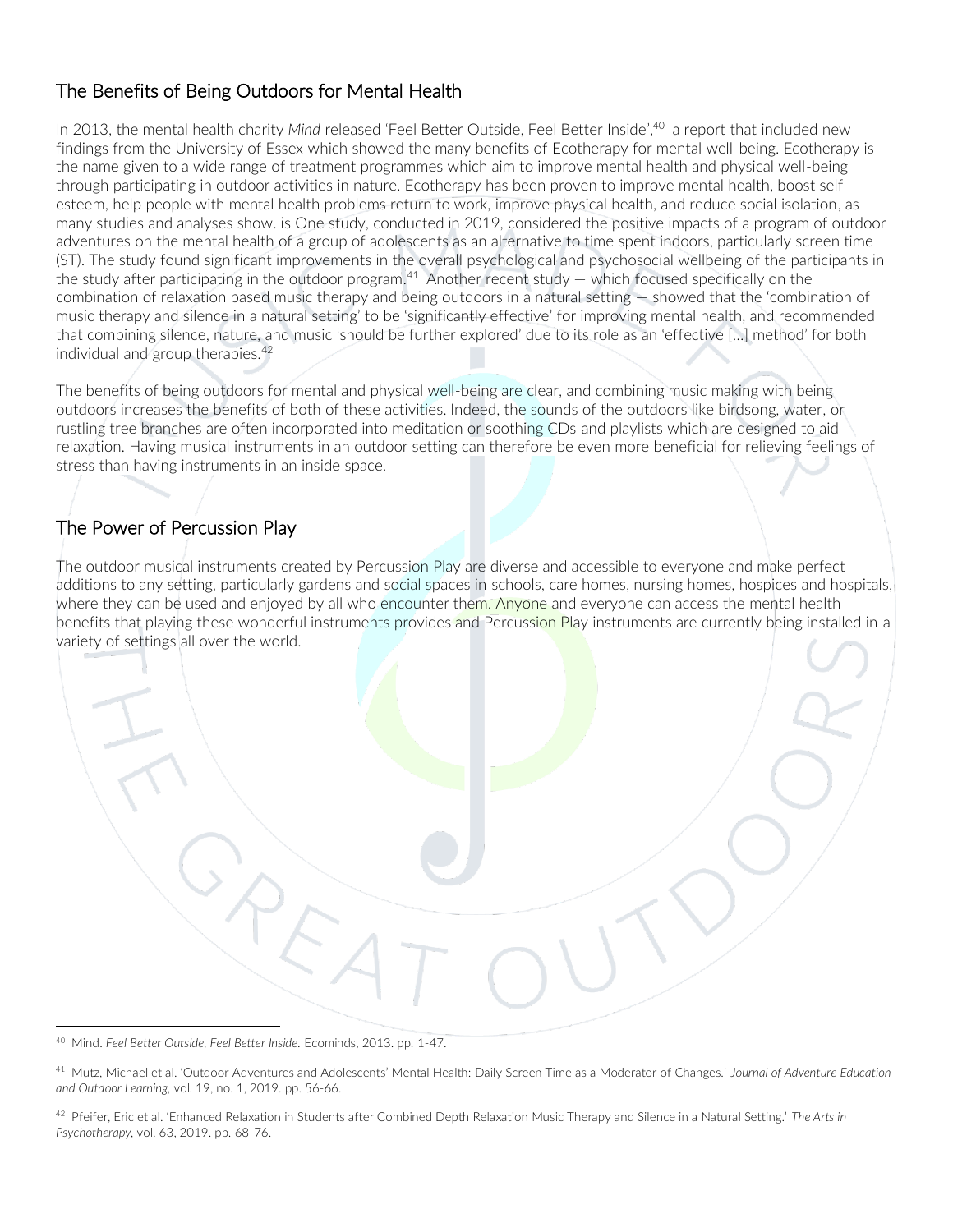### References

American Psychological Association. *Bipolar Disorder.* APA: Psychology Topics, 2020. <https://www.apa.org/topics/bipolar-disorder>

American Psychological Association. *Schizophrenia.* Adapted from the Encyclopedia of Psychology, 2000. <https://www.apa.org/topics/schizophrenia>

Bednarz, Linda F and Bob Nikkel. 'The Role of Music Therapy in the Treatment of Young Adults Diagnosed with Mental Illness and Substance Abuse.' *Music Therapy Perspectives,* vol. 10, no. 1, 1992. pp. 21-26.

Bowen, Daniel J., James T. Neill, and Simon J. R. Crisp. 'Wilderness Adventure Therapy Effects on the Mental Health of Youth Participants'. *Evaluation and Program Planning,* vol. 58, 2016. pp. 49-59.

Bratman, G. N. et al. 'Nature and Mental Health: An ecosystem service perspective.' *Science Advances,* vol. 5, 2019. pp. 1-14

Canadian Mental Health Association. 'Workplace Mental Health Promotion: A How-To Guide.' *Works Well: Healthy Minds, Healthy Business.* CHMA, 2010.

Centers for Disease Control and Prevention. 'About Mental Health: Mental Health Basics'. *CDC,* June 28th, 2021.

Chlan Linda. 'Effectiveness of a music therapy intervention on relaxation and anxiety for patients receiving ventilatory assistance.' *Heart and Lung,* vol. 27, no. 3, 1998. pp. 169-176.

Choi, Ae-Na, Myeong Soo Lee and Hyun-Ja Lim. 'Effects of Group Music Intervention on Depression, Anxiety, and Relationships in Psychiatric Patients: A Pilot Study.' *The Journal of Alternative and Complementary Medicine,* vol. 14, no. 5, 2008.

Depression and Bipolar Support Alliance. 'Bipolar Disorder Statistics.' [https://www.dbsalliance.org/education/bipolar](https://www.dbsalliance.org/education/bipolar-disorder/bipolar-disorder-statistics/)[disorder/bipolar-disorder-statistics/](https://www.dbsalliance.org/education/bipolar-disorder/bipolar-disorder-statistics/)

Gaebel, Christine, et al. 'Study protocol of the MUSED study: A randomized controlled trial to evaluate the psychobiological effects of group music therapy in women with depression.' *Nordic Journal of Music Therapy,* vol. 30, no. 2, 2021. pp. 131-156.

Geretsegger, Monika et al. 'Music therapy for people with schizophrenia and schizophrenia-like disorders.' *Cochrane Database System Review,* vol. 29, no. 5, 2017. pp. 1-86.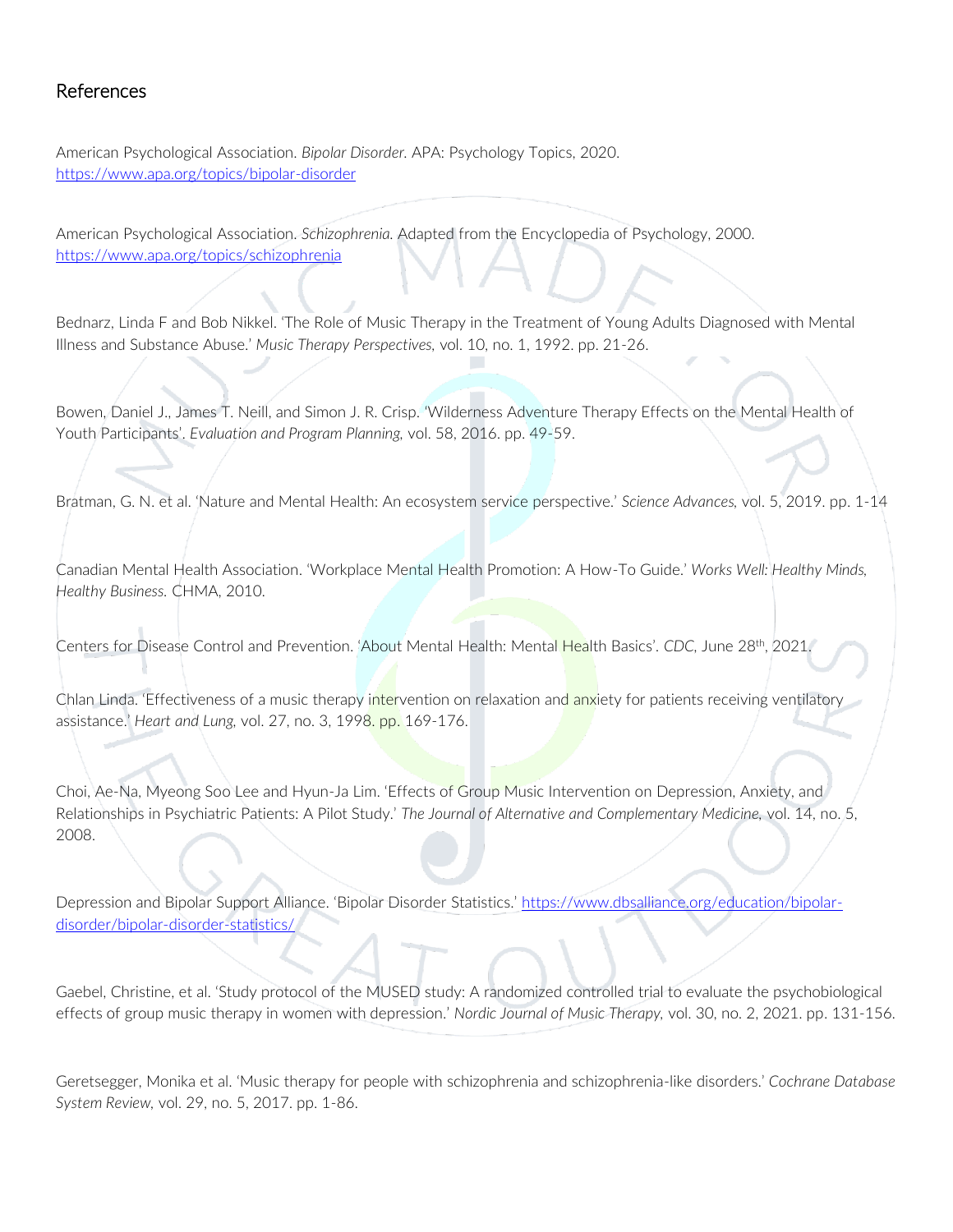Gold, C. et al. 'Dose-response relationship in music therapy for people with serious mental disorders: Systematic review and meta-analysis.' *Clinical Psychology Review,* vol. 29, no. 3, 2009.

Jia, Ruiying et al. 'The effectiveness of adjunct music therapy for patients with schizophrenia: A meta-analysis.' *Psychiatry Research*, vol. 293, 2020.

Kessler, RC et al. 'Lifetime Prevalence and Age-of-Onset Distributions of DSM-IV Disorders in the National Comorbidity Survey Replication.' *Arch Gen Psychiatry,* vol. 62, no. 6, 2005. pp. 593-602.

Leung, Man Chong, and Rebecca YM Cheung. "Music engagement and well-being in Chinese adolescents: Emotional awareness, positive emotions, and negative emotions as mediating processes." *Psychology of Music*, vol. 48, no. 1, 2020. pp. 105-119.

Lincoln, Mark. 'Bi-polar Disorder and the Healing Power of Music.' *Jamplay LLC,* 2016. [https://jamplay.com/articles/1](https://jamplay.com/articles/1-general/96-bi-polar-disorder-and-the-healing-power-of-music) [general/96-bi-polar-disorder-and-the-healing-power-of-music](https://jamplay.com/articles/1-general/96-bi-polar-disorder-and-the-healing-power-of-music) 

Lu, Guangli. 'Effects of music therapy on anxiety: A meta-analysis of randomized controlled trials.' *Psychiatry Research,* vol. 304, 2021.

Martínez-Castila, Pastora et al. 'The Efficacy of Music for Emotional Wellbeing During the COVID-19 Lockdown in Spain: An Analysis of Personal and Context-Related Variables.' *Frontiers in Psychology,* vol. 12, 2021.

Medical News Today. 'How Music Listening Habits Affect Mental Health.' *Medical News Today,* 2015.

'Mental Health: Strengthening our Response'. Fact Sheet no. 220. *World Health Organization (WHO),* March 30th 2018.

Mind. *Feel Better Outside, Feel Better Inside.* Ecominds, 2013. pp. 1-47.

Mutz, Michael et al. 'Outdoor Adventures and Adolescents' Mental Health: Daily Screen Time as a Moderator of Changes.' *Journal of Adventure Education and Outdoor Learning,* vol. 19, no. 1, 2019. pp. 56-66.

National Institute of Mental Health (NIMH). 'Schizophrenia'. *Health Topics,* National Institute of Mental Health, 2020. <https://www.nimh.nih.gov/health/topics/schizophrenia>

Pfeifer, Eric et al. 'Enhanced Relaxation in Students after Combined Depth Relaxation Music Therapy and Silence in a Natural Setting.' *The Arts in Psychotherapy,* vol. 63, 2019. pp. 68-76.

Pfeifer, Eric. 'Music-Nature-Therapy: Outdoor Music Therapy and Other Nature-Related Approaches in Music Therapy.'